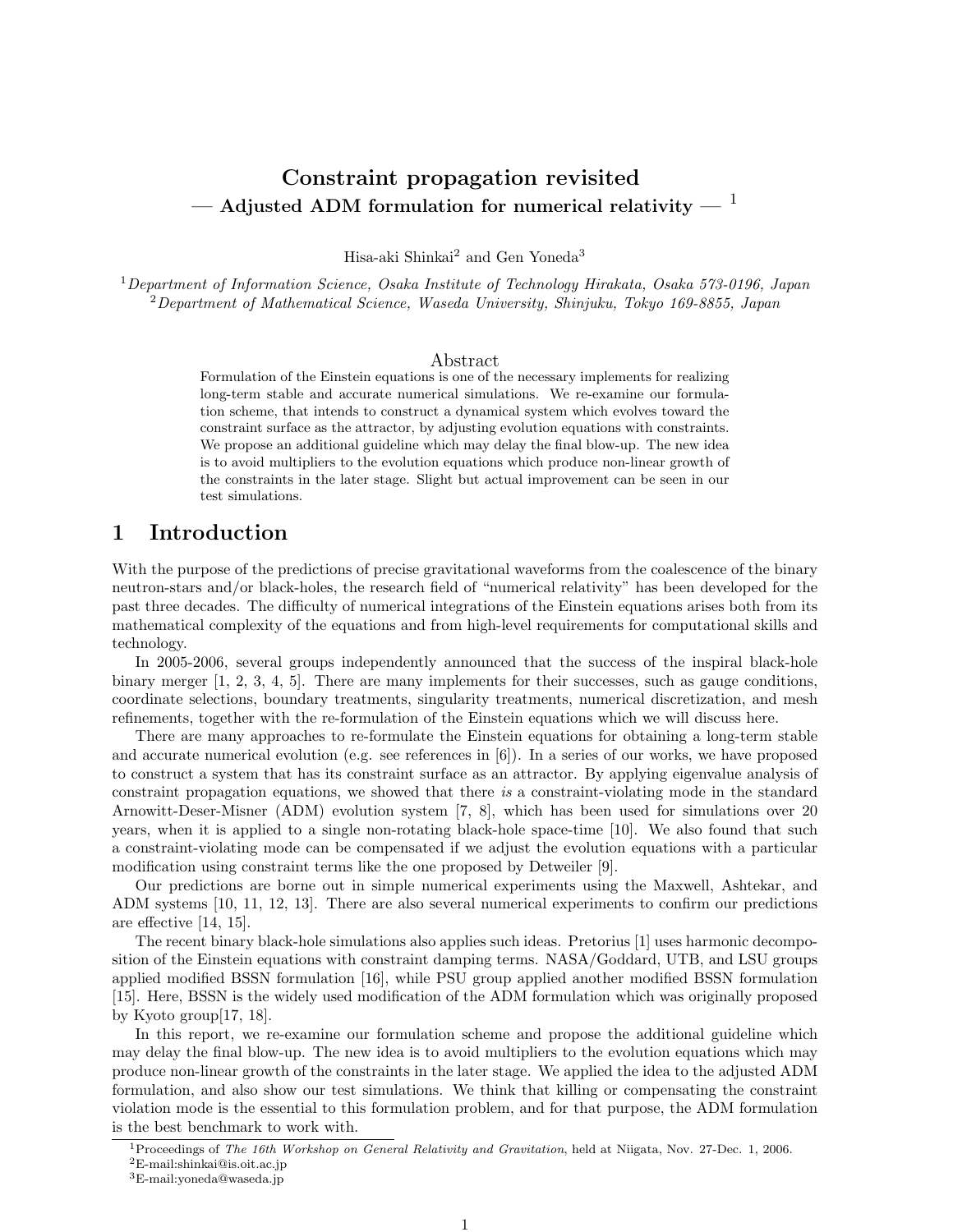## 2 Adjusted system and Constraint Propagation

#### 2.1 Our idea of adjusted system

Suppose we have a dynamical system of variables  $u^a(x^i, t)$ , which has evolution equations,

$$
\partial_t u^a = f(u^a, \partial_i u^a, \cdots), \tag{1}
$$

and the (first class) constraints,

$$
C^{\alpha}(u^a, \partial_i u^a, \cdots) \approx 0. \tag{2}
$$

Note that we do not require (1) to form a first-order hyperbolic form. We propose to investigate the evolution equation of  $C^{\alpha}$  (constraint propagation, CP),

$$
\partial_t C^{\alpha} = g(C^{\alpha}, \partial_i C^{\alpha}, \cdots), \tag{3}
$$

for evaluating violation features of constraints.

The character of constraint propagation, (3), will vary when we modify the original evolution equations. Suppose we modify (adjust) (1) using constraints

$$
\partial_t u^a = f(u^a, \partial_i u^a, \cdots) + F(C^{\alpha}, \partial_i C^{\alpha}, \cdots), \tag{4}
$$

then (3) will also be modified as

$$
\partial_t C^{\alpha} = g(C^{\alpha}, \partial_i C^{\alpha}, \cdots) + G(C^{\alpha}, \partial_i C^{\alpha}, \cdots). \tag{5}
$$

Therefore, finding a proper adjustment  $F(C^{\alpha}, \dots)$  is a quite important problem.

Hyperbolicity analysis may be a way to evaluate constraint propagation, (3) and (5) [19]. However, this requires (3) to be a first-order system which is easy to be broken. (See e.g. Detweiler-type adjustment [9] in the ADM formulation [10]). Furthermore hyperbolicity analysis only concerns the principal part of the equation, that may fail to analyze the detail evaluation of evolution.

Alternatively, we have proceeded an eigenvalue analysis of the whole RHS in (3) and (5) after a suitable homogenization,

$$
\partial_t \hat{C}^{\alpha} = \hat{g}(\hat{C}^{\alpha}) = M^{\alpha}{}_{\beta} \hat{C}^{\beta}, \text{ where } C(x,t)^{\alpha} = \int \hat{C}(k,t)^{\alpha} \exp(ik \cdot x) d^3k,
$$
 (6)

and conjectured that the system is more stable, if the eigenvalues of  $M^{\alpha}{}_{\beta}$  [we call them constraint amplification factors (CAFs)] has a negative real-part or non-zero imaginary-part [10, 11, 12, 13].

#### 2.2 Additional idea

Suppose that RHS of the constraint propagation equation (5) accidentally includes  $C<sup>2</sup>$  terms,

$$
\partial_t C = -aC + bC^2,\tag{7}
$$

then the solution will blow-up as

$$
C = \frac{-aC_0 \exp(-at)}{-a + bC_0 - bC_0 \exp(-at)}.
$$
\n(8)

The blow-up will appear when  $C<sup>2</sup>$ -term is comparable to  $C$ -term, that is, the last stage of simulation supposing the constraint surface is the attractor. We therefore have to prohibit the adjustments which simply produce self-growing terms  $(C^2)$  in constraint propagation,  $\partial_t C$ .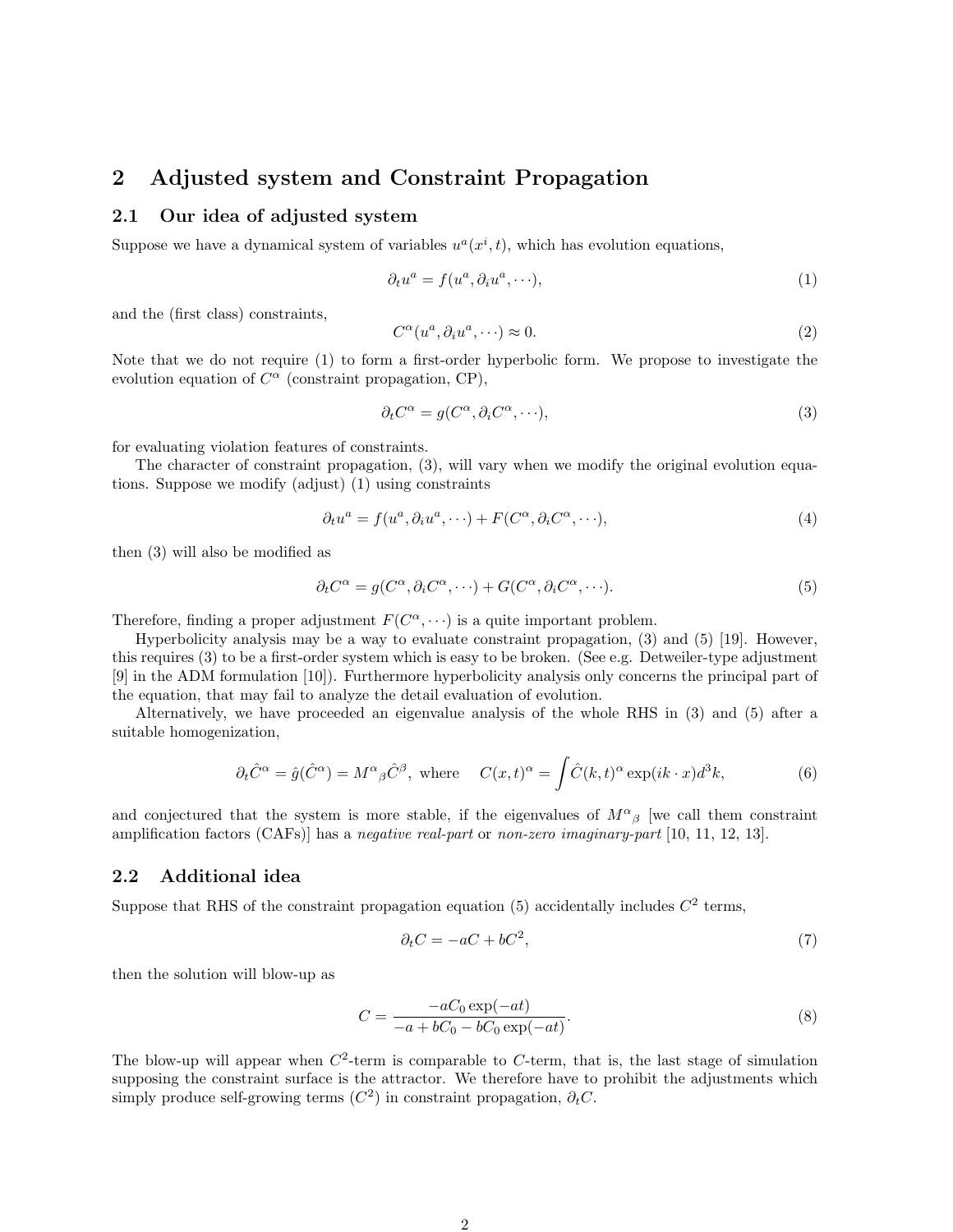## 3 Adjusted ADM system

In the ADM system, we can write possible adjustments generally as [10, 11, 12]:

$$
\partial_t \gamma_{ij} = -2\alpha K_{ij} + \nabla_i \beta_j + \nabla_j \beta_i
$$
\n
$$
+ P_{ij} \mathcal{H} + Q^k_{ij} \mathcal{M}_k + p^k_{ij} (\nabla_k \mathcal{H}) + q^{kl}_{ij} (\nabla_k \mathcal{M}_l),
$$
\n
$$
\partial_t K_{ij} = \alpha R_{ij}^{(3)} + \alpha K K_{ij} - 2\alpha K_{ik} K^k_j - \nabla_i \nabla_j \alpha + (\nabla_i \beta^k) K_{kj} + (\nabla_j \beta^k) K_{ki} + \beta^k \nabla_k K_{ij}
$$
\n
$$
+ R_{ij} \mathcal{H} + S^k_{ij} \mathcal{M}_k + r^k_{ij} (\nabla_k \mathcal{H}) + s^{kl}_{ij} (\nabla_k \mathcal{M}_l),
$$
\n(10)

with constraint equations

$$
\mathcal{H} := R^{(3)} + K^2 - K_{ij} K^{ij}, \tag{11}
$$

$$
\mathcal{M}_i \quad := \quad \nabla_j K^j{}_i - \nabla_i K. \tag{12}
$$

Along to the discussion in §2.2, by carefully observing the constraint propagation equations  $\partial_t \mathcal{H} = \cdots$ and  $\partial_t \mathcal{M}_i = \cdots$  with above adjustments, we conclude that the adjustments using  $p, q, P, Q$ -terms in the above (9) and (10) may produce non-linear terms in constraint propagation equations. Therefore, we have not to put too much confidence for adjustments using these terms. Conversely, several adjustments are safe for this points, and are expected to compensate such non-linear term effects.

In Fig.1, we demonstrate numerical evolutions of such an adjusted ADM system. We plot violation of Hamiltonian constraints versus time for Teukolsky wave evolution with harmonic slicing, and with periodic boundary condition, which is one of the benchmark test of the formulation problem proposed by the Mexico NR workshop in 2002 [20]. We apply two sets of adjusted ADM equations: The Case (I)

$$
\partial_t \gamma_{ij} = (\text{first line of (9)}) - \kappa_1 \alpha \gamma_{ij} \mathcal{H}
$$
\n(13)

$$
\partial_t K_{ij} = (\text{first line of (10)}) + \kappa_2 \alpha \gamma_{ij} \gamma^{kl} \partial_k \mathcal{M}_l \tag{14}
$$

and the Case (II):

$$
\partial_t \gamma_{ij} = (\text{first line of (9)}) - \kappa_1 \alpha^3 \gamma_{ij} \mathcal{H}
$$
\n(15)

$$
\partial_t K_{ij} = \text{(first line of (10))} + \kappa_1 \alpha^3 (K_{ij} - (1/3) K \gamma_{ij}) \mathcal{H} + \kappa_2 \alpha \gamma_{ij} \gamma^{kl} \partial_k \mathcal{M}_l + \kappa_1 \alpha^2 [3(\partial_{(i}\alpha)\delta_j^k) - (\partial_l \alpha) \gamma_{ij} \gamma^{kl}] \mathcal{M}_k + \kappa_1 \alpha^3 [\delta_{(i}\delta_j^l) - (1/3) \gamma_{ij} \gamma^{ki}] (\nabla_k \mathcal{M}_l),
$$
(16)

where the terms with coefficient  $\kappa_1$  in Case (II) were those in Detweiler [9], while the terms with coefficient  $\kappa_2$  in Case (I/II) are newly introduced adjustment along to the above discussion.

We see in Fig.1 that the evolution with the standard ADM system is the shortest lifetime in simulation, while Case (II) makes twice as much longer evolution available. Moreover, the newly added term helps to extend the lifetime of simulation. The new term works effectively, makes 10% longer evolution available, while this is not yet perfect nor drastic.

We are now investigating CAFs of these new adjustments, blow-up time estimations, together with other numerical demonstrations. These will be reported elsewhere near future.

### References

- [1] F. Pretorius, Phys. Rev. Lett. 95 (2005) 121101; Class. Quant. Grav. 23 (2006) S529.
- [2] J. G. Baker, et al. Phys. Rev. Lett. 96 (2006) 111102; Phys. Rev. D 73 (2006) 104002.
- [3] M. Campanelli, C. O. Lousto, P. Marronetti, Y. Zlochower, Phys. Rev. Lett. 96 (2006) 111101.
- [4] P. Diener, *et al.* Phys. Rev. Lett. 96 (2006) 121101.
- [5] C. F. Sopuerta, U. Sperhake, P. Laguna, Class. Quant. Grav. 23 (2006) S579.
- [6] H. Shinkai and G. Yoneda, gr-qc/0209111.